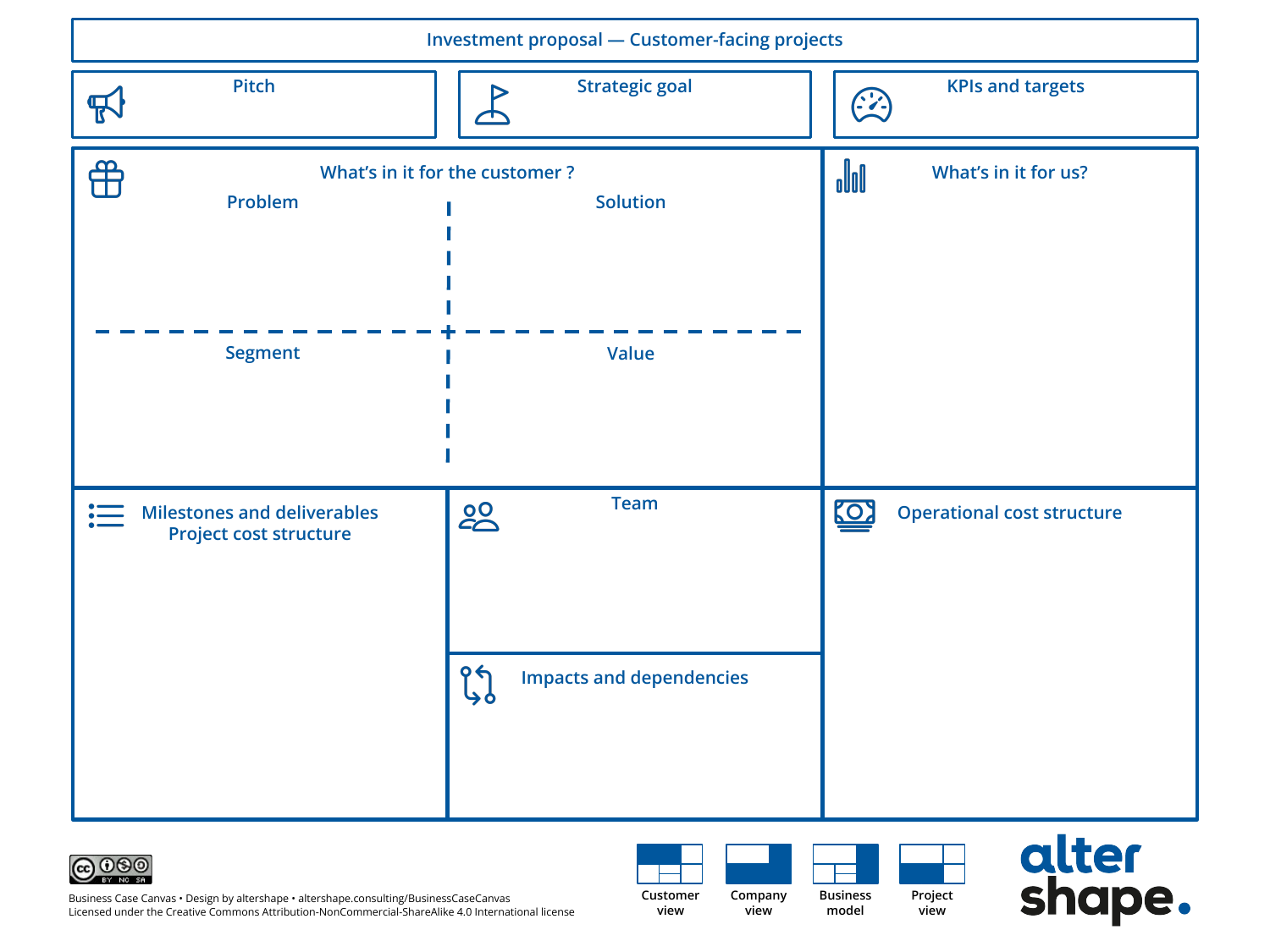| <b>Investment proposal</b>                                                                                                                                                                                                                                                                                                                                                                        |                                                                                                                                                                                                                           |                                                                                                                                                                                                                                                             |
|---------------------------------------------------------------------------------------------------------------------------------------------------------------------------------------------------------------------------------------------------------------------------------------------------------------------------------------------------------------------------------------------------|---------------------------------------------------------------------------------------------------------------------------------------------------------------------------------------------------------------------------|-------------------------------------------------------------------------------------------------------------------------------------------------------------------------------------------------------------------------------------------------------------|
| <b>Pitch</b><br>厌                                                                                                                                                                                                                                                                                                                                                                                 | <b>Strategic goal</b>                                                                                                                                                                                                     | <b>KPIs and targets</b><br><u> 2</u>                                                                                                                                                                                                                        |
| ₩<br>Problem<br>• What specific customer problem will you<br>solve?                                                                                                                                                                                                                                                                                                                               | What's in it for the customer?<br><b>Solution</b><br>• What are the core features of your solution<br>needed to solve the consumer's problem and<br>to create value for him?<br>• What is the Unique Selling Proposition? | oloo<br>What's in it for us?<br>What value will you capture? How?<br>Define and analyse your market:<br>• Demand: volume, market share, market share<br>evolution,<br>· Supply: competition, differentiation,<br>• Pricing strategy                         |
| <b>Segment</b><br>• Who is your customer? Be specific!<br>External or internal<br>• What drives your customer's behaviour so<br>that he will use your solution?                                                                                                                                                                                                                                   | <b>Value</b><br>• How does the customer benefit from having<br>his problem solved?<br>• Financial and/or other benefits?<br>• Short term and/or long term benefits?                                                       | Estimate financial potential:<br>• Revenues, costs & cash-flow<br>· Indicators: payback, break even, IRR, NPV<br>Do not overestimate! Make different simulations to<br>test your hypotheses.                                                                |
| <b>Milestones and deliverables</b><br><b>Project cost structure</b><br>• Validation plan: Identify, prioritise and validate<br>hypotheses<br>• Implementation plan: start small and build up;<br>prioritise ruthlessly<br>• Integrate your validation and implementation plan<br>into a project roadmap<br>• Translate the financial potential into a justifiable,<br>one time project investment | <b>Team</b><br><b>20</b><br>• Key stakeholders<br>Required skills, knowledge, experience, attitude<br>• Collaboration approach<br>· RACI<br><b>Impacts and dependencies</b>                                               | <u>(O)</u><br><b>Operational cost structure</b><br>Translate the financial potential into a justifiable<br>investment for recurring operational costs:<br>• Service delivery<br>• Marketing<br>• Administration<br>Support<br>• Procurement<br>• Technology |
|                                                                                                                                                                                                                                                                                                                                                                                                   | • Other projects<br>• Partners & Suppliers<br>• Business capabilities<br>• Technology capabilities<br>• Legal dependencies                                                                                                | $\bullet$<br>$\cdots$                                                                                                                                                                                                                                       |



**| BBC 2018.11.05 — think-shape-try your idea with the innovation canvas** Business Case Canvas • Design by altershape • altershape.consulting/BusinessCaseCanvas Licensed under the Creative Commons Attribution-NonCommercial-ShareAlike 4.0 International license

**Customer view Company view**

**Business model**

**Project view**